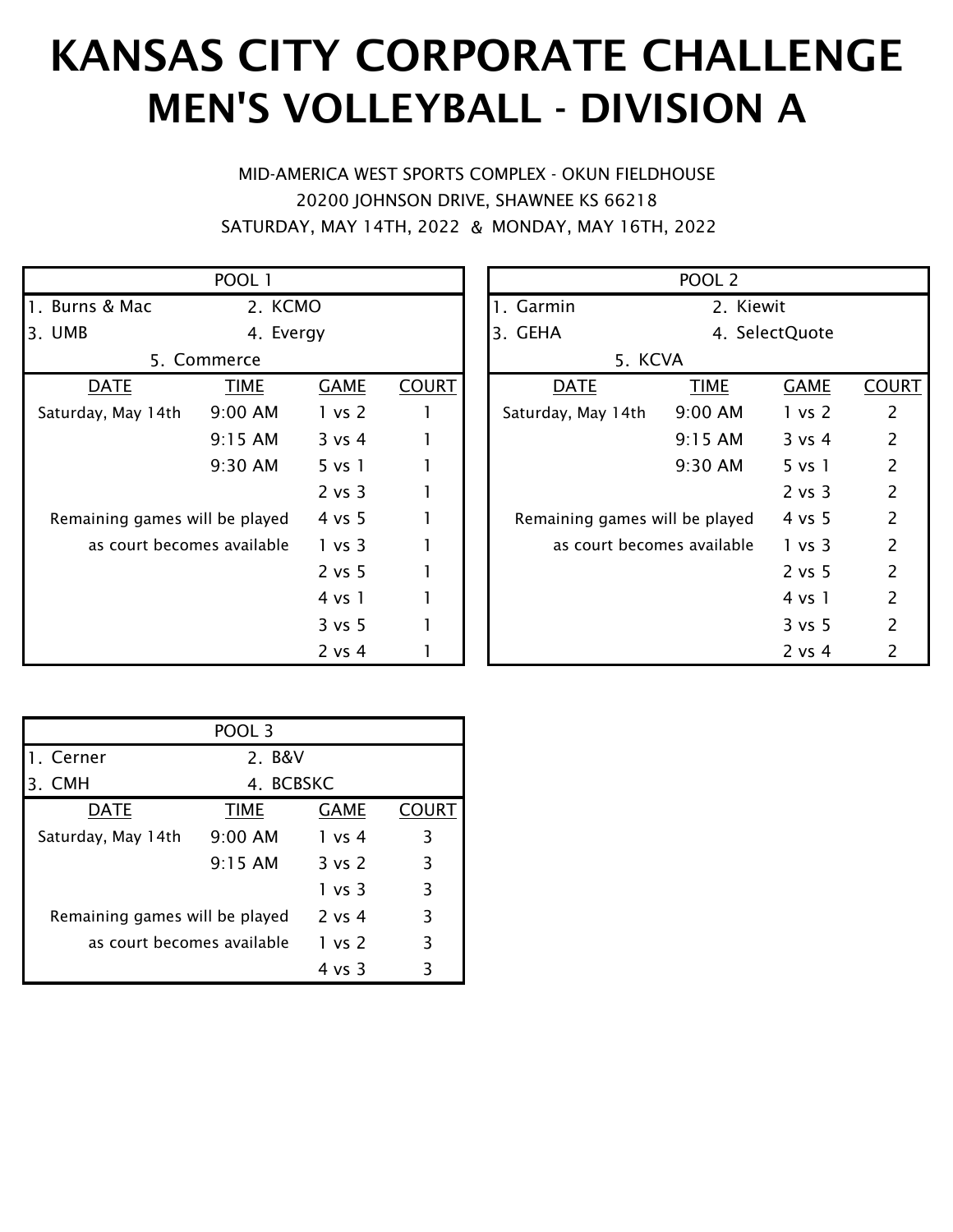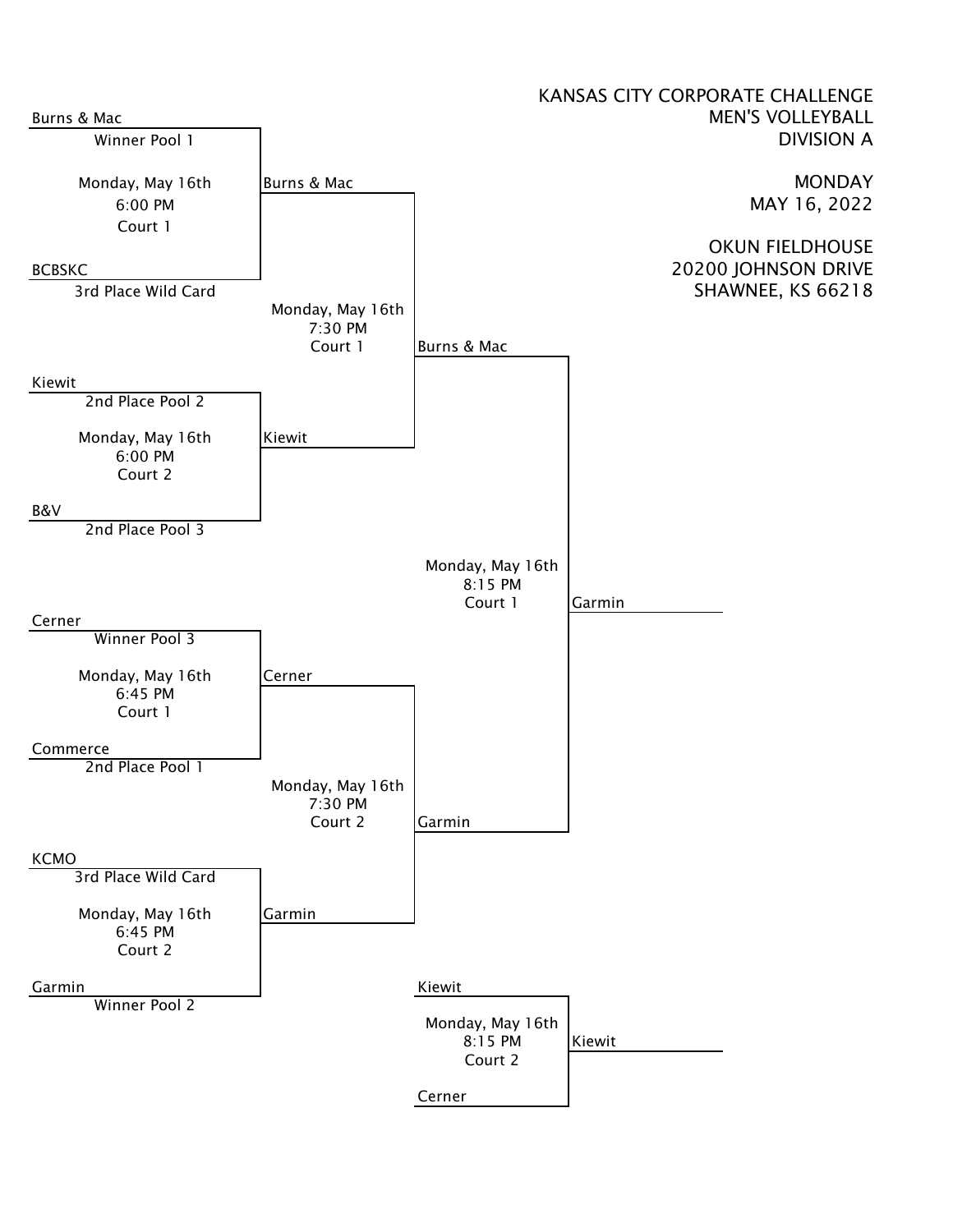# KANSAS CITY CORPORATE CHALLENGE MEN'S VOLLEYBALL - DIVISION B

& SATURDAY, MAY 14TH, 2022 TUESDAY, MAY 17TH, 2022 MID-AMERICA WEST SPORTS COMPLEX - OKUN FIELDHOUSE 20200 JOHNSON DRIVE, SHAWNEE KS 66218

|                                | POOL 1       |                    |              |                                | POOL <sub>2</sub> |                |                |
|--------------------------------|--------------|--------------------|--------------|--------------------------------|-------------------|----------------|----------------|
| 1. JE Dunn                     | 2. FQ        |                    |              | 1. NASB                        |                   | 2. Pain Train  |                |
| 3. Empower                     |              | 4. Edward Jones    |              | 3. Henderson                   |                   | 4. KC Southern |                |
|                                | 5. ScriptPro |                    |              | 5. HNTB                        |                   |                |                |
| <b>DATE</b>                    | <b>TIME</b>  | <b>GAME</b>        | <b>COURT</b> | <b>DATE</b>                    | <b>TIME</b>       | <b>GAME</b>    | <u>COL</u>     |
| Saturday, May 14th             | 10:45 AM     | 1 vs 2             | 3            | Saturday, May 14th             | 10:45 AM          | 1 vs 2         | $\overline{4}$ |
|                                | 11:00 AM     | 3 v s 4            | 3            |                                | 11:00 AM          | 3 v s 4        | 4              |
|                                | $11:15$ AM   | 5 v <sub>s</sub> 1 | 3            |                                | $11:15$ AM        | 5 vs 1         | 4              |
|                                |              | 2 vs 3             | 3            |                                |                   | 2 vs 3         | $\overline{4}$ |
| Remaining games will be played |              | 4 vs 5             | 3            | Remaining games will be played |                   | 4 vs 5         | $\overline{4}$ |
| as court becomes available     |              | 1 vs 3             | 3            | as court becomes available     |                   | 1 vs 3         | 4              |
|                                |              | 2 vs 5             | 3            |                                |                   | 2 vs 5         | $\overline{4}$ |
|                                |              | 4 vs 1             | 3            |                                |                   | 4 vs 1         | 4              |
|                                |              | 3 vs 5             | 3            |                                |                   | 3 vs 5         | 4              |
|                                |              | $2$ vs $4$         | 3            |                                |                   | 2 vs 4         | 4              |

|                             | POOL 1       |                    |              |  |                                | POOL <sub>2</sub> |                    |                |
|-----------------------------|--------------|--------------------|--------------|--|--------------------------------|-------------------|--------------------|----------------|
| ınn                         | 2. FQ        |                    |              |  | 1. NASB<br>2. Pain Train       |                   |                    |                |
| ower                        |              | 4. Edward Jones    |              |  | 3. Henderson                   | 4. KC Southern    |                    |                |
|                             | 5. ScriptPro |                    |              |  | 5. HNTB                        |                   |                    |                |
| <u>DATE</u>                 | <b>TIME</b>  | <b>GAME</b>        | <b>COURT</b> |  | <b>DATE</b>                    | <b>TIME</b>       | <b>GAME</b>        | <b>COURT</b>   |
| ay, May 14th                | 10:45 AM     | 1 vs 2             | 3            |  | Saturday, May 14th             | 10:45 AM          | 1 vs 2             | $\overline{4}$ |
|                             | 11:00 AM     | 3 v s 4            | 3            |  |                                | 11:00 AM          | 3 v s 4            | $\overline{4}$ |
|                             | $11:15$ AM   | 5 v <sub>s</sub> 1 | 3            |  |                                | $11:15$ AM        | 5 v <sub>s</sub> 1 | $\overline{4}$ |
|                             |              | 2 vs 3             | 3            |  |                                |                   | 2 vs 3             | 4              |
| iining games will be played |              | 4 vs 5             | 3            |  | Remaining games will be played |                   | 4 vs 5             | $\overline{4}$ |
| as court becomes available  |              | 1 vs 3             | 3            |  | as court becomes available     |                   | 1 vs 3             | 4              |
|                             |              | 2 vs 5             | 3            |  |                                |                   | 2 vs 5             | 4              |
|                             |              | 4 vs 1             | 3            |  |                                |                   | 4 vs 1             | 4              |
|                             |              | 3 vs 5             | 3            |  |                                |                   | 3 vs 5             | 4              |
|                             |              | 2 vs 4             | 3            |  |                                |                   | $2$ vs $4$         | 4              |

|                                | POOL <sub>3</sub> |                   |              |  |  |
|--------------------------------|-------------------|-------------------|--------------|--|--|
| 1. DH Pace                     | 2. PNC            |                   |              |  |  |
| 3. Yellow                      | 4. AWG            |                   |              |  |  |
| <b>DATE</b>                    | <b>TIME</b>       | <b>GAME</b>       | <b>COURT</b> |  |  |
| Saturday, May 14th             | $9:00$ AM         | 1 vs 4            | 4            |  |  |
|                                | $9:20$ AM         | $3 \text{ vs } 2$ | 4            |  |  |
|                                |                   | 1 vs 3            | 4            |  |  |
| Remaining games will be played |                   | $2$ vs $4$        | 4            |  |  |
| as court becomes available     | 1 vs 2            | 4                 |              |  |  |
|                                |                   | 4 vs 3            |              |  |  |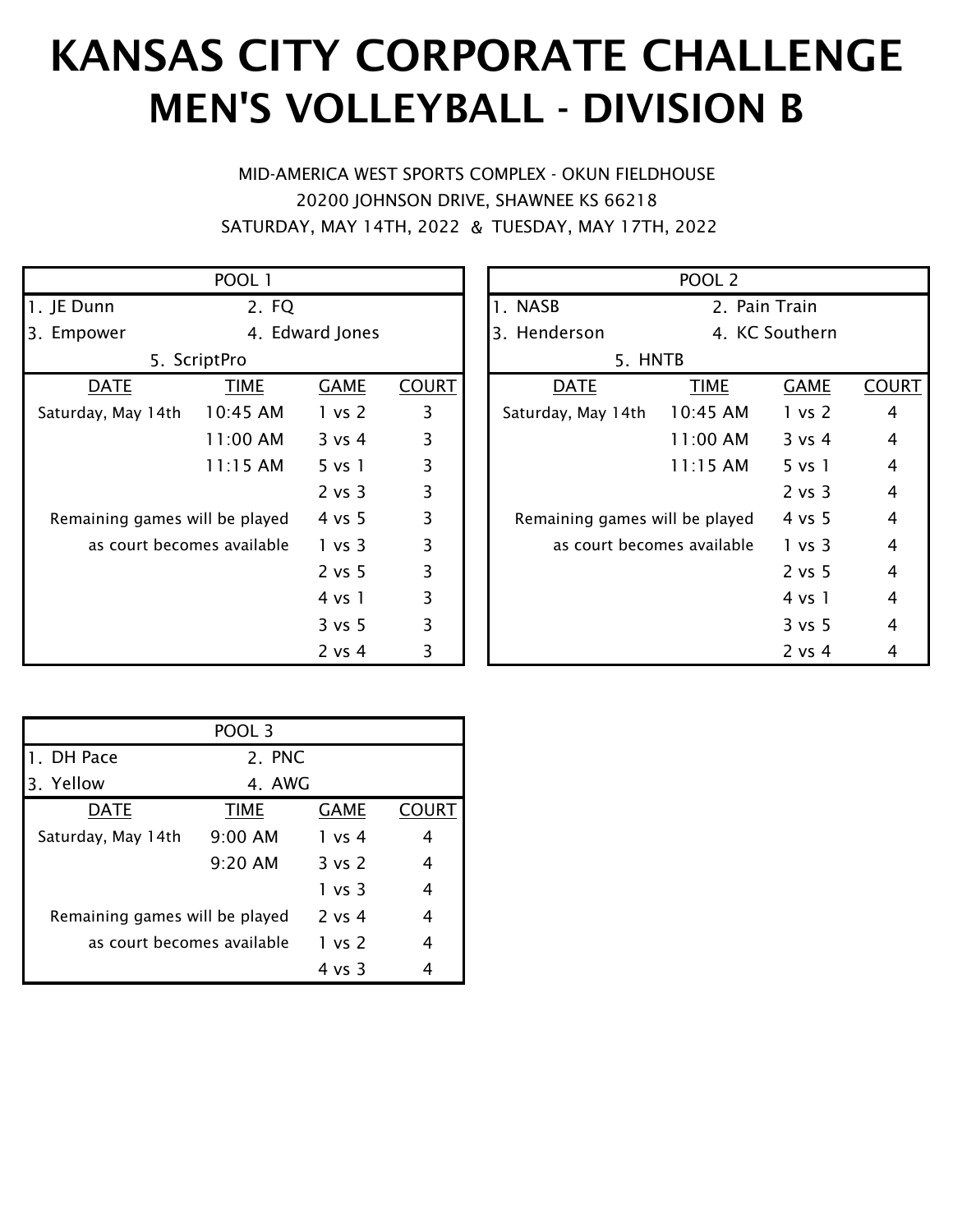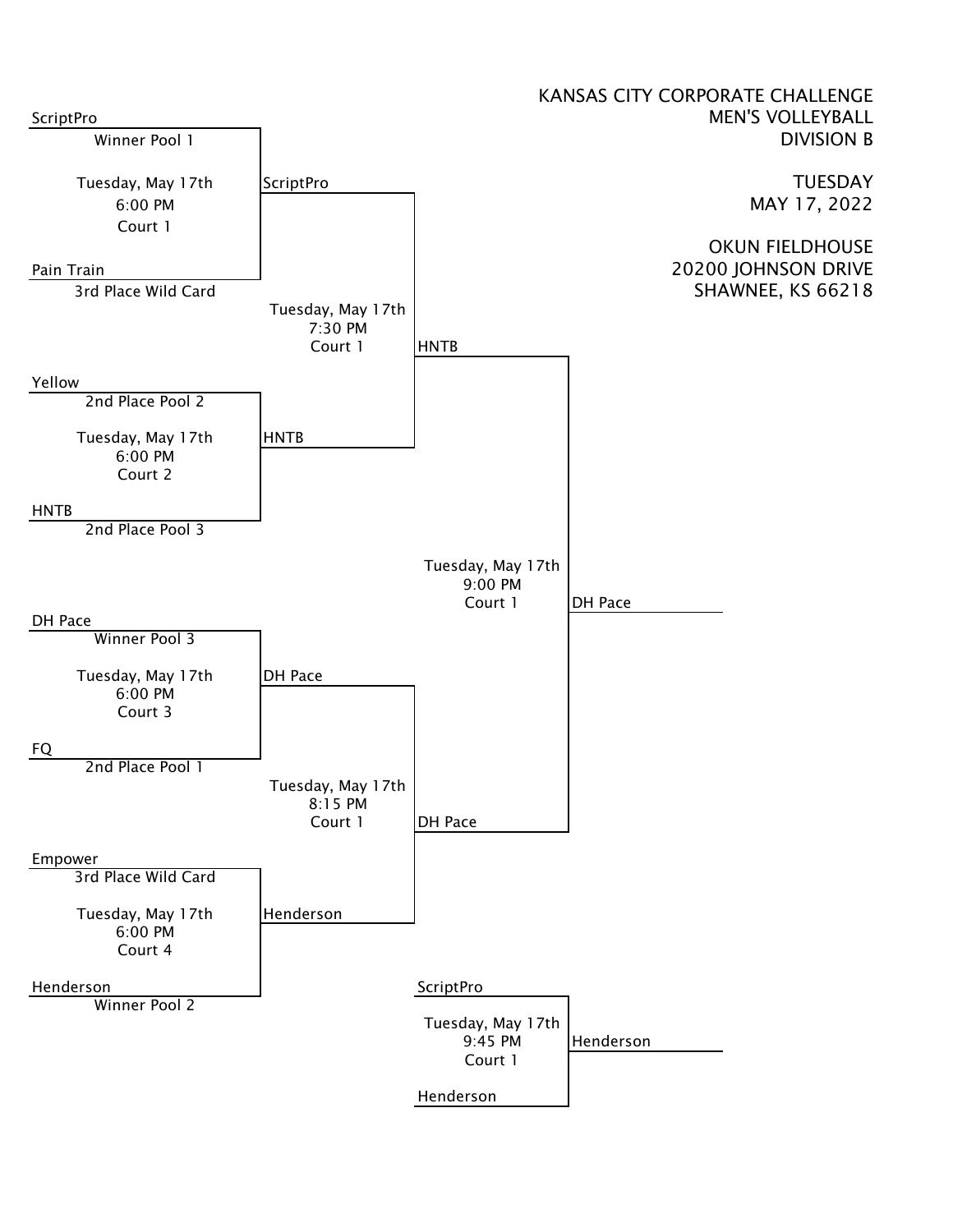# KANSAS CITY CORPORATE CHALLENGE MEN'S VOLLEYBALL - DIVISION C

& SUNDAY, MAY 15TH, 2022 WEDNESDAY, MAY 18TH, 2022 MID-AMERICA WEST SPORTS COMPLEX - OKUN FIELDHOUSE 20200 JOHNSON DRIVE, SHAWNEE KS 66218

|                                | POOL 1      |                    |              |                                | POOL <sub>2</sub>   |                    |     |
|--------------------------------|-------------|--------------------|--------------|--------------------------------|---------------------|--------------------|-----|
| 1. nbkc                        | 2. Americo  |                    |              | 1. SPX                         | 2. C <sub>2FO</sub> |                    |     |
| 3. Huhtamaki                   | 4. ICON     |                    |              | 3. NorthPoint                  | 4. TreviPay         |                    |     |
|                                | 5. Deloitte |                    |              |                                | 5. McCownGordon     |                    |     |
| <b>DATE</b>                    | <b>TIME</b> | <b>GAME</b>        | <b>COURT</b> | <b>DATE</b>                    | <b>TIME</b>         | <b>GAME</b>        | COL |
| Sunday, May 15th               | 9:00 AM     | 1 vs 2             |              | Sunday, May 15th               | 9:00 AM             | 1 vs 2             | 2   |
|                                | 9:15 AM     | 3 v s 4            |              |                                | 9:15 AM             | 3 v s 4            | 2   |
|                                | 9:30 AM     | 5 v <sub>s</sub> 1 |              |                                | 9:30 AM             | 5 v <sub>s</sub> 1 | 2   |
|                                |             | 2 vs 3             |              |                                |                     | 2 vs 3             | 2   |
| Remaining games will be played |             | 4 vs 5             |              | Remaining games will be played |                     | 4 vs 5             | 2   |
| as court becomes available     |             | 1 vs 3             |              | as court becomes available     |                     | 1 vs 3             | 2   |
|                                |             | 2 vs 5             |              |                                |                     | 2 vs 5             | 2   |
|                                |             | 4 vs 1             |              |                                |                     | 4 vs 1             | 2   |
|                                |             | 3 vs 5             |              |                                |                     | 3 vs 5             | 2   |
|                                |             | 2 vs 4             |              |                                |                     | $2$ vs 4           | 2   |

|                             | POOL 1      |                    |              | POOL <sub>2</sub>              |                     |             |                |  |  |
|-----------------------------|-------------|--------------------|--------------|--------------------------------|---------------------|-------------|----------------|--|--|
|                             | 2. Americo  |                    |              | 1. SPX                         | 2. C <sub>2FO</sub> |             |                |  |  |
| :amaki                      | 4. ICON     |                    |              | 3. NorthPoint                  | 4. TreviPay         |             |                |  |  |
|                             | 5. Deloitte |                    |              |                                | 5. McCownGordon     |             |                |  |  |
| DATE                        | <b>TIME</b> | <b>GAME</b>        | <b>COURT</b> | <b>DATE</b>                    | <b>TIME</b>         | <b>GAME</b> | <b>COURT</b>   |  |  |
| y, May 15th                 | 9:00 AM     | 1 vs 2             | 1            | Sunday, May 15th               | 9:00 AM             | 1 vs 2      | $\overline{2}$ |  |  |
|                             | 9:15 AM     | 3 v s 4            |              |                                | 9:15 AM             | 3 v s 4     | $\overline{2}$ |  |  |
|                             | 9:30 AM     | 5 v <sub>s</sub> 1 |              |                                | 9:30 AM             | $5$ vs $1$  | $\overline{2}$ |  |  |
|                             |             | 2 vs 3             |              |                                |                     | 2 vs 3      | $\overline{2}$ |  |  |
| iining games will be played |             | 4 vs 5             |              | Remaining games will be played |                     | 4 vs 5      | $\overline{2}$ |  |  |
| as court becomes available  |             | 1 vs 3             |              | as court becomes available     |                     | 1 vs 3      | $\overline{2}$ |  |  |
|                             |             | 2 vs 5             |              |                                |                     | 2 vs 5      | 2              |  |  |
|                             |             | 4 vs 1             |              |                                |                     | 4 vs 1      | $\overline{2}$ |  |  |
|                             |             | 3 vs 5             |              |                                |                     | 3 vs 5      | $\overline{2}$ |  |  |
|                             |             | $2$ vs $4$         |              |                                |                     | $2$ vs $4$  | 2              |  |  |

|                                | POOL 3       |             |              |  |  |  |
|--------------------------------|--------------|-------------|--------------|--|--|--|
| 1. SIMR                        | 2. USACE     |             |              |  |  |  |
| Fike<br>3.                     | 4. NAIC/NIPR |             |              |  |  |  |
|                                | 5. BlueScope |             |              |  |  |  |
| <b>DATE</b>                    | TIME         | <b>GAME</b> | <b>COURT</b> |  |  |  |
| Sunday, May 15th 9:00 AM       |              | 1 vs 2      | 3            |  |  |  |
|                                | $9:15$ AM    | $3$ vs 4    | 3            |  |  |  |
|                                | 9:30 AM      | 5 vs 1      | 3            |  |  |  |
|                                |              | $2$ vs $3$  | 3            |  |  |  |
| Remaining games will be played |              | 4 vs 5      | 3            |  |  |  |
| as court becomes available     |              | 1 vs 3      | 3            |  |  |  |
|                                |              | $2$ vs 5    | 3            |  |  |  |
|                                |              | 4 vs 1      | 3            |  |  |  |
|                                |              | 3 vs 5      | 3            |  |  |  |
|                                |              | 2 vs 4      | 3            |  |  |  |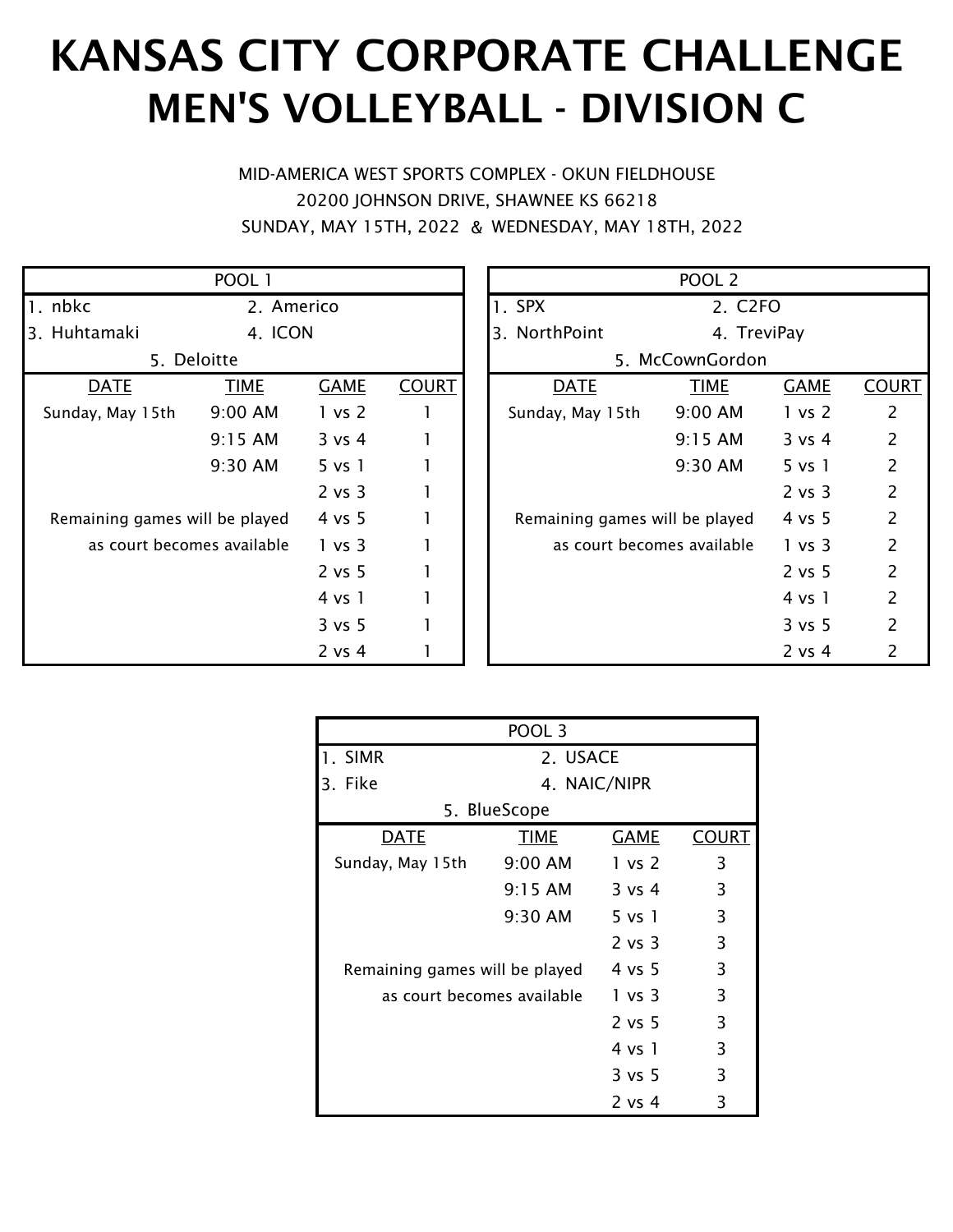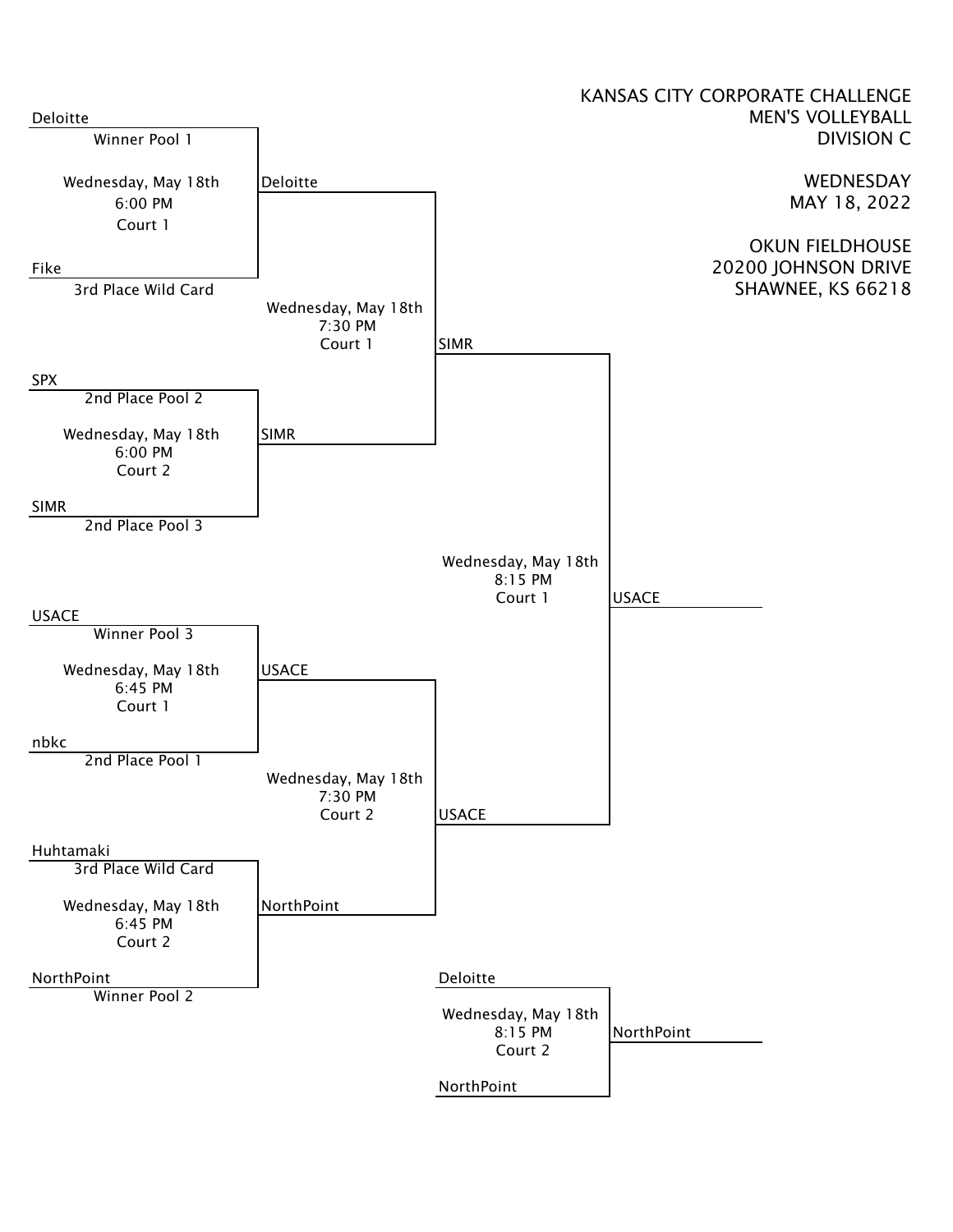# KANSAS CITY CORPORATE CHALLENGE MEN'S VOLLEYBALL - DIVISION D

& SATURDAY, MAY 14TH, 2022 TUESDAY, MAY 17TH, 2022 MID-AMERICA WEST SPORTS COMPLEX - OKUN FIELDHOUSE 20200 JOHNSON DRIVE, SHAWNEE KS 66218

|                                | POOL 1             |                    |                |                             | <b>POOL</b>    |
|--------------------------------|--------------------|--------------------|----------------|-----------------------------|----------------|
| 1. BKD                         | 2. Veterans United |                    |                | 1. Seaboard                 | 2.             |
| 3. PPT                         | 4. Helzberg        |                    |                | 3. Shawnee                  | 4.             |
|                                | 5. Swiss Re        |                    |                | <b>DATE</b>                 | <b>TIME</b>    |
| <b>DATE</b>                    | <b>TIME</b>        | <b>GAME</b>        | <b>COURT</b>   | Saturday, May 14th          | $11:30 \; \mu$ |
| Saturday, May 14th             | 9:00 AM            | 1 vs 2             | 4              |                             | 11:45/         |
|                                | 9:15 AM            | 3 v s 4            | $\overline{4}$ |                             |                |
|                                | 9:30 AM            | 5 v <sub>s</sub> 1 | 4              | Remaining games will be pla |                |
|                                |                    | 2 vs 3             | 4              | as court becomes availa     |                |
| Remaining games will be played |                    | 4 vs 5             | 4              |                             |                |
| as court becomes available     |                    | 1 vs 3             | $\overline{4}$ |                             |                |
|                                |                    | 2 vs 5             | $\overline{4}$ |                             | <b>POOL</b>    |
|                                |                    | 4 vs 1             | 4              | 1. MRI                      | 2.             |
|                                |                    | 3 vs 5             | 4              | 3. TruHome                  | 4.             |
|                                |                    | 2 vs 4             | 4              | <u>DATE</u>                 | TIME           |

|                                | POOL <sub>2</sub> |                   |       |  |  |  |
|--------------------------------|-------------------|-------------------|-------|--|--|--|
| 1. Seaboard                    | 2. Ferrellgas     |                   |       |  |  |  |
| 3. Shawnee                     | 4. JCPRD          |                   |       |  |  |  |
| <b>DATE</b>                    | <b>TIME</b>       | <b>GAME</b>       | COURT |  |  |  |
| Saturday, May 14th             | 11:30 AM          | 1 vs 4            | 3     |  |  |  |
|                                | $11:45$ AM        | $3 \text{ vs } 2$ | 3     |  |  |  |
|                                |                   | 1 vs 3            | 3     |  |  |  |
| Remaining games will be played |                   | $2$ vs 4          | 3     |  |  |  |
| as court becomes available     | 1 vs 2            | 3                 |       |  |  |  |
|                                |                   | 4 vs 3            | ξ     |  |  |  |

|                                | POOL 3            |                   |   |  |  |  |
|--------------------------------|-------------------|-------------------|---|--|--|--|
| 1. MRI                         | 2. MilliporeSigma |                   |   |  |  |  |
| 3. TruHome                     | 4. Multivac       |                   |   |  |  |  |
| DATE                           | <b>TIME</b>       | <b>GAME</b>       |   |  |  |  |
| Saturday, May 14th             | 11:30 AM          | 1 vs 4            | 4 |  |  |  |
|                                | $11:45$ AM        | $3 \text{ vs } 2$ | 4 |  |  |  |
|                                |                   | 1 vs 3            | 4 |  |  |  |
| Remaining games will be played |                   | $2 \text{ vs } 4$ | 4 |  |  |  |
| as court becomes available     | 1 vs 2            | 4                 |   |  |  |  |
|                                |                   | 4 vs 3            |   |  |  |  |
|                                |                   |                   |   |  |  |  |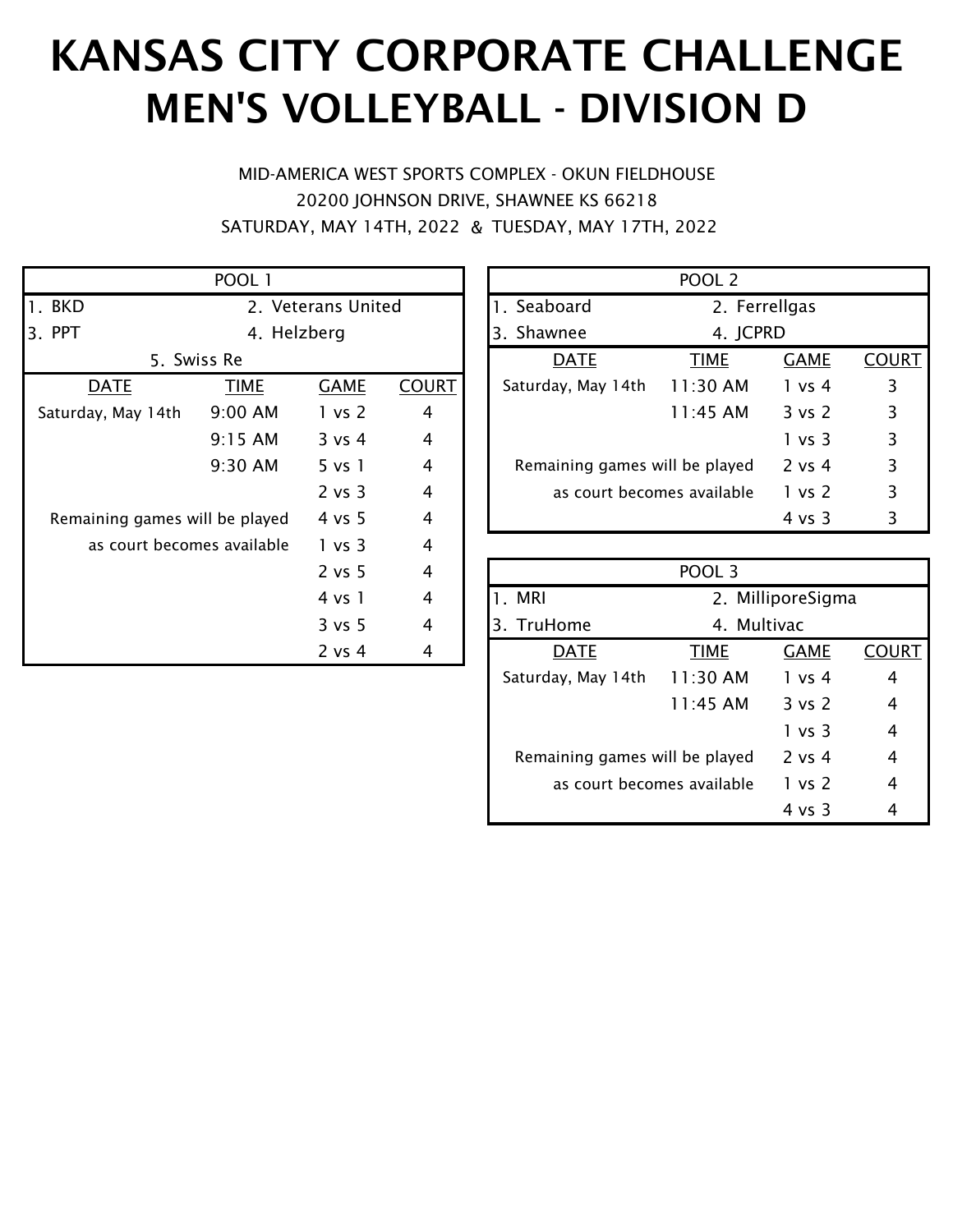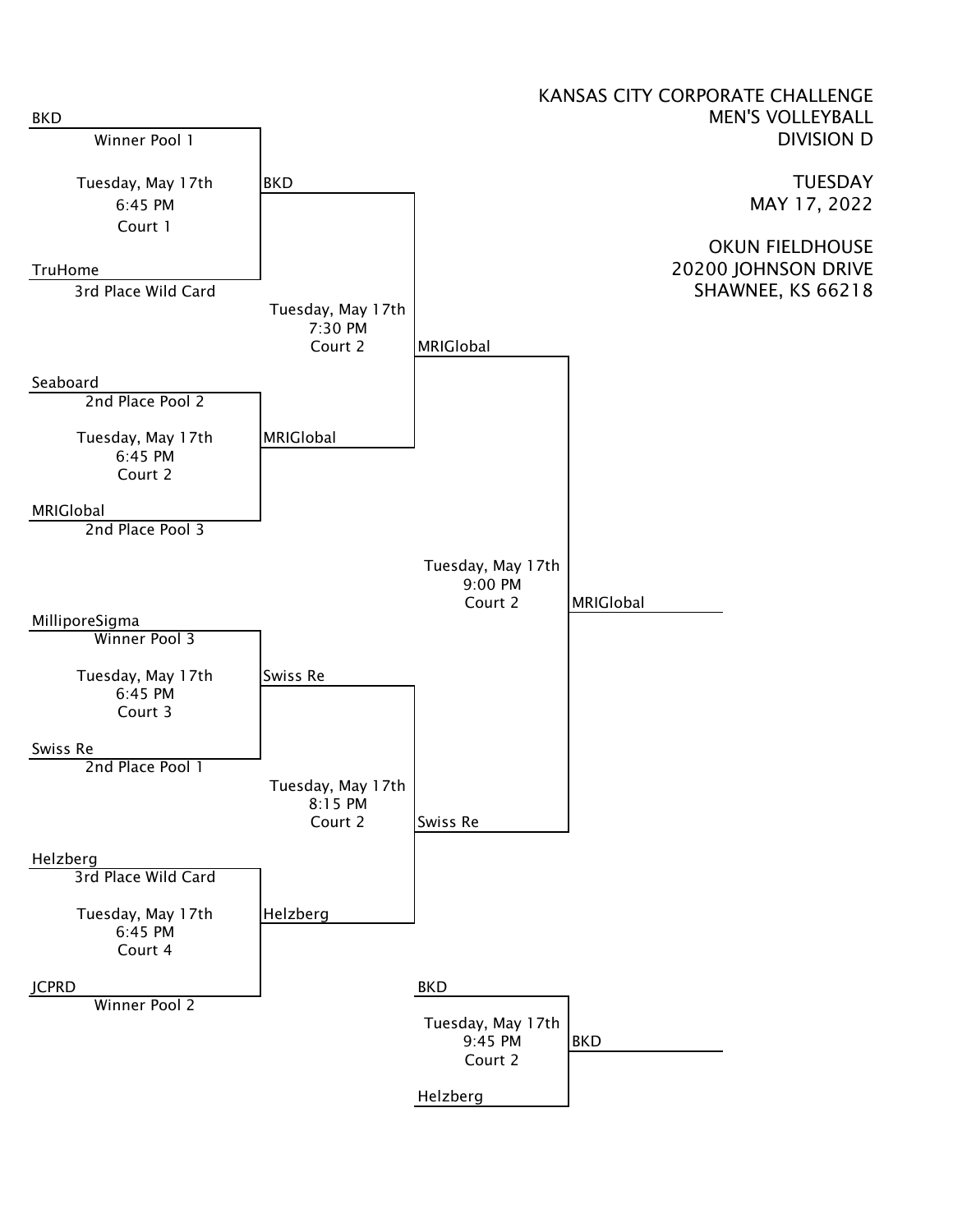#### KANSAS CITY CORPORATE CHALLENGE MEN'S VOLLEYBALL - DIVISION E

& SUNDAY MAY 15TH, 2022 WEDNESDAY, MAY 18TH, 2022 MID-AMERICA WEST SPORTS COMPLEX - OKUN FIELDHOUSE 20200 JOHNSON DRIVE, SHAWNEE KS 66218

|                                | POOL 1                     |             |              |                             | <b>POOL</b> |
|--------------------------------|----------------------------|-------------|--------------|-----------------------------|-------------|
| 1. SMG                         | 2. PwC                     |             |              | 1. BRR                      | 2.          |
| 3. AGI                         | 4. Harcos                  |             |              | 3. Mars                     | 4.          |
|                                | 5. Cboe                    |             |              |                             | 5. Merkle   |
| <b>DATE</b>                    | <b>TIME</b>                | <b>GAME</b> | <b>COURT</b> | <u>DATE</u>                 | <b>TIME</b> |
| Sunday, May 15th               | 11:30 AM                   | 1 vs 2      |              | Sunday, May 15th            | 11:30/      |
|                                | $11:45$ AM                 | 3 vs 4      |              |                             | 11:45/      |
|                                | 12:00 PM                   | 5 vs 1      |              |                             | 12:00 l     |
|                                |                            | 2 vs 3      |              |                             |             |
| Remaining games will be played |                            | 4 vs 5      |              | Remaining games will be pla |             |
|                                | as court becomes available | 1 vs 3      |              | as court becomes availa     |             |
|                                |                            | 2 vs 5      |              |                             |             |
|                                |                            | 4 vs 1      |              |                             |             |
|                                |                            | 3 vs 5      |              |                             |             |
|                                |                            | $2$ vs 4    |              |                             |             |

| POOL <sub>2</sub>              |                 |                   |                          |  |  |  |  |
|--------------------------------|-----------------|-------------------|--------------------------|--|--|--|--|
| 1. BRR                         | 2. Shick Esteve |                   |                          |  |  |  |  |
| Mars<br>З.                     |                 | 4. Russell Stover |                          |  |  |  |  |
| 5. Merkle                      |                 |                   |                          |  |  |  |  |
| DATE                           | <b>TIME</b>     | <b>GAME</b>       | <b>COURT</b>             |  |  |  |  |
| Sunday, May 15th 11:30 AM      |                 | 1 vs 2            | 2                        |  |  |  |  |
|                                | 11:45 AM        | $3 \text{ vs } 4$ | 2                        |  |  |  |  |
|                                | 12:00 PM        | $5 \text{ vs } 1$ | 2                        |  |  |  |  |
|                                |                 | $2$ vs $3$        | 2                        |  |  |  |  |
| Remaining games will be played |                 | 4 vs 5            | 2                        |  |  |  |  |
| as court becomes available     |                 | 1 vs 3            | 2                        |  |  |  |  |
|                                |                 | $2$ vs 5          | 2                        |  |  |  |  |
|                                |                 | 4 vs 1            | 2                        |  |  |  |  |
|                                |                 | $3 \text{ vs } 5$ | 2                        |  |  |  |  |
|                                |                 | 2 vs 4            | $\overline{\phantom{a}}$ |  |  |  |  |

|                                | POOL 3                     |                   |              |                             | <b>POOL</b> |
|--------------------------------|----------------------------|-------------------|--------------|-----------------------------|-------------|
| 1. Populous                    | 2. DRI                     |                   |              | 1. Power                    | 2.          |
| 3. USE                         | 4. Avila                   |                   |              | 3. P1                       | 4.          |
| <b>DATE</b>                    | <b>TIME</b>                | <b>GAME</b>       | <b>COURT</b> | <b>DATE</b>                 | <b>TIME</b> |
| Sunday, May 15th               | $1:00$ PM                  | 1 vs 4            | 3            | Sunday, May 15th            | 1:00P       |
|                                | $1:15$ PM                  | 3 vs 2            | 3            |                             | 1:15P       |
|                                |                            | 1 vs 3            | 3            |                             |             |
| Remaining games will be played |                            | $2$ vs 4          | 3            | Remaining games will be pla |             |
|                                | as court becomes available | 1 vs 2            | 3            | as court becomes availa     |             |
|                                |                            | $4 \text{ vs } 3$ | 3            |                             |             |

| POOL 4                         |             |             |       |  |  |  |  |
|--------------------------------|-------------|-------------|-------|--|--|--|--|
| 1. Power                       | $2.$ DI     |             |       |  |  |  |  |
| 3. P1                          | 4. Imperial |             |       |  |  |  |  |
| DATE                           | <b>TIME</b> | <b>GAME</b> | COURT |  |  |  |  |
| Sunday, May 15th               | $1:00$ PM   | 1 vs 4      |       |  |  |  |  |
|                                | $1:15$ PM   | 3 vs 2      | 4     |  |  |  |  |
|                                |             | 1 vs 3      | 4     |  |  |  |  |
| Remaining games will be played |             | $2$ vs 4    | 4     |  |  |  |  |
| as court becomes available     | 1 vs 2      | 4           |       |  |  |  |  |
|                                |             | 4 vs 3      |       |  |  |  |  |

|                                | POOL 5      |             |       |
|--------------------------------|-------------|-------------|-------|
| 1. HDR                         | 2. UPN      |             |       |
| <b>CRB</b><br>3.               | 4. RxSS     |             |       |
| DATE                           | <b>TIME</b> | <b>GAME</b> | :OURT |
| Sunday, May 15th               | $2:00$ PM   | 1 vs 4      |       |
|                                | $2:15$ PM   | 3 vs 2      |       |
|                                |             | 1 vs 3      |       |
| Remaining games will be played |             | $2$ vs 4    |       |
| as court becomes available     | 1 vs 2      |             |       |
|                                |             | 4 vs 3      |       |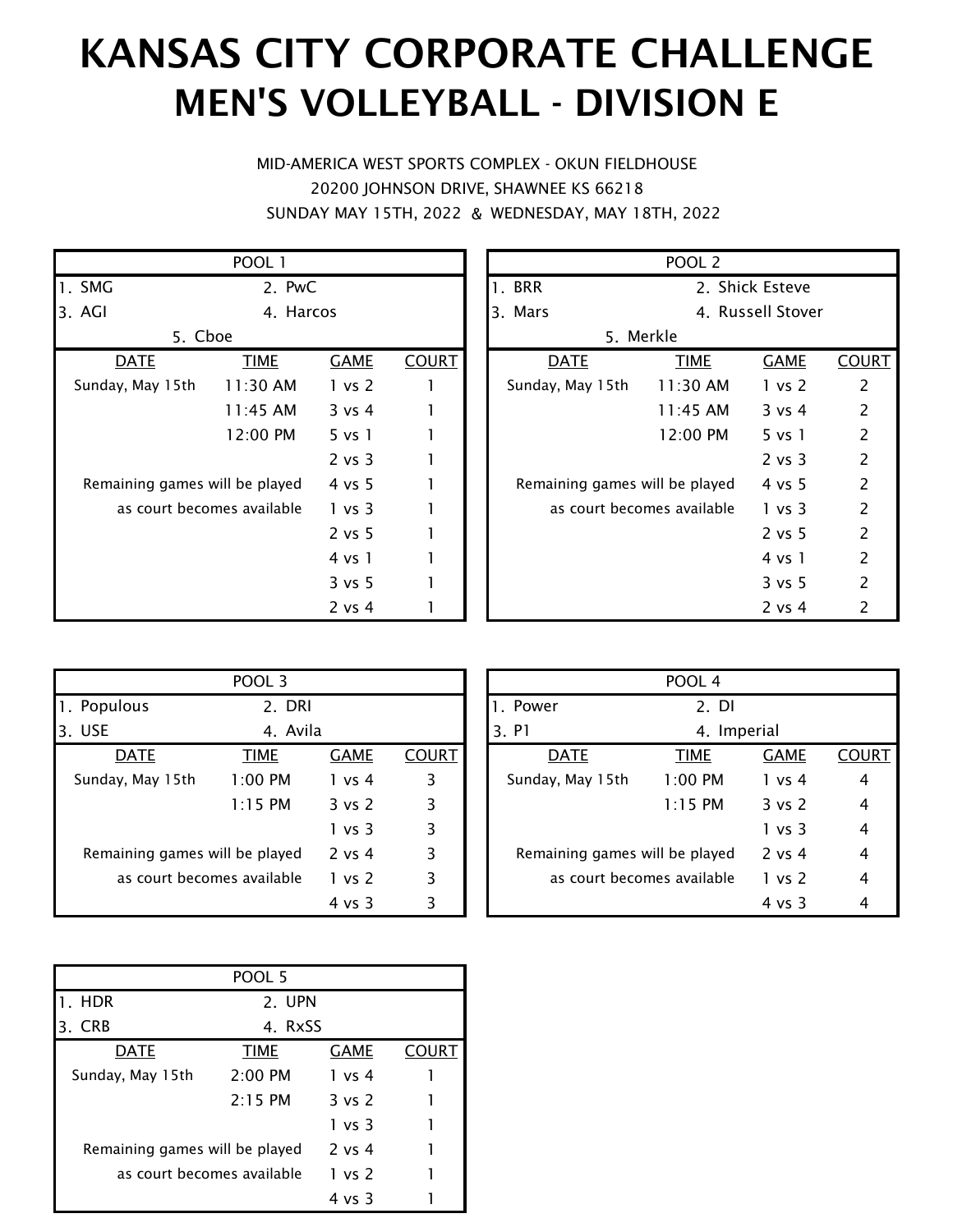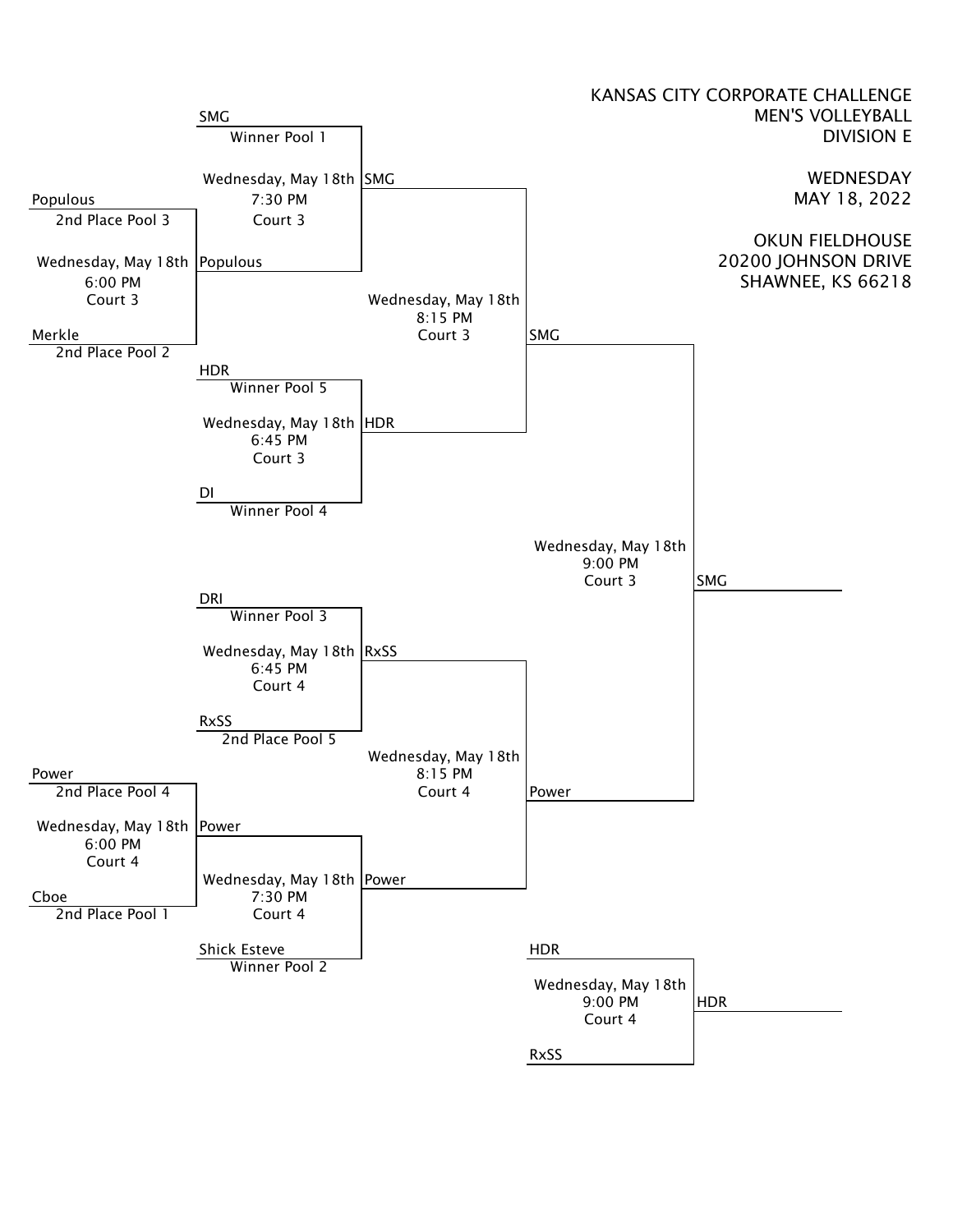# KANSAS CITY CORPORATE CHALLENGE MEN'S VOLLEYBALL - DIVISION F

& SATURDAY, MAY 14TH, 2022 TUESDAY, MAY 17TH, 2022 MID-AMERICA WEST SPORTS COMPLEX - OKUN FIELDHOUSE 20200 JOHNSON DRIVE, SHAWNEE KS 66218

|                                | POOL 1           |             |              |                                | POOL <sub>2</sub> |             |                |
|--------------------------------|------------------|-------------|--------------|--------------------------------|-------------------|-------------|----------------|
| $\mathsf{I}$ . HW              | 2. Fed E. LAMnar |             |              | 1. Ad Astra                    | 2. Paylt          |             |                |
| <b>B</b> .<br>TranSystems      | 4. P&G           |             |              | <b>Grundfos</b><br>3.          | 4. Go Local       |             |                |
| <b>DATE</b>                    | <b>TIME</b>      | <b>GAME</b> | <b>COURT</b> | <b>DATE</b>                    | <b>TIME</b>       | <b>GAME</b> | COL            |
| Saturday, May 14th             | 11:30 AM         | 1 vs 4      |              | Saturday, May 14th             | 11:30 AM          | 1 vs 4      | 2              |
|                                | 11:45 AM         | 3 vs 2      |              |                                | 11:45 AM          | 3 vs 2      | $\overline{2}$ |
|                                |                  | 1 vs 3      |              |                                |                   | 1 vs 3      | $\overline{2}$ |
| Remaining games will be played |                  | $2$ vs $4$  |              | Remaining games will be played |                   | 2 vs 4      | $\overline{2}$ |
| as court becomes available     |                  | 1 vs 2      |              | as court becomes available     |                   | 1 vs 2      | $\overline{2}$ |
|                                |                  | 4 vs 3      |              |                                |                   | 4 vs 3      | 2              |

|                             | POOL 1      |             |              |                                | POOL <sub>2</sub> |                   |               |
|-----------------------------|-------------|-------------|--------------|--------------------------------|-------------------|-------------------|---------------|
| 2. Fed E. LAMnar            |             |             | 1. Ad Astra  | 2. Paylt                       |                   |                   |               |
| Systems                     | 4. P&G      |             |              | 3. Grundfos                    |                   | 4. Go Local       |               |
| <b>DATE</b>                 | <b>TIME</b> | <b>GAME</b> | <b>COURT</b> | <b>DATE</b>                    | <b>TIME</b>       | <b>GAME</b>       | <b>COURT</b>  |
| ay, May 14th                | 11:30 AM    | 1 vs 4      |              | Saturday, May 14th             | 11:30 AM          | 1 vs 4            |               |
|                             | 11:45 AM    | 3 vs 2      |              |                                | 11:45 AM          | $3 \text{ vs } 2$ | $\mathcal{P}$ |
|                             |             | 1 vs 3      |              |                                |                   | 1 vs 3            | $\mathcal{P}$ |
| iining games will be played |             | $2$ vs $4$  |              | Remaining games will be played |                   | 2 vs 4            | 2             |
| as court becomes available  |             | 1 vs 2      |              | as court becomes available     |                   | 1 vs 2            | 2             |
|                             |             | 4 vs 3      |              |                                |                   | 4 vs 3            | 2             |

|                                | POOL 3           |                   |              |                                | POOL 4      |             |                |
|--------------------------------|------------------|-------------------|--------------|--------------------------------|-------------|-------------|----------------|
| 1. BHC                         | 2. Signal Theory |                   |              | 1. QTS                         | 2. Waystar  |             |                |
| 3. Rally House                 | 4. PS&KCC        |                   | 3. CEN5G     | 4. Spotlight                   |             |             |                |
| <b>DATE</b>                    | <b>TIME</b>      | <b>GAME</b>       | <b>COURT</b> | <b>DATE</b>                    | <b>TIME</b> | <b>GAME</b> | COL            |
| Saturday, May 14th             | $1:00$ PM        | 1 vs 4            |              | Saturday, May 14th             | 1:00 PM     | 1 vs 4      | $\overline{2}$ |
|                                | $1:15$ PM        | $3 \text{ vs } 2$ |              |                                | $1:15$ PM   | 3 vs 2      | $\overline{2}$ |
|                                |                  | 1 vs 3            |              |                                |             | 1 vs 3      | $\overline{2}$ |
| Remaining games will be played |                  | 2 vs 4            |              | Remaining games will be played |             | 2 vs 4      | $\overline{2}$ |
| as court becomes available     |                  | 1 vs 2            |              | as court becomes available     |             | 1 vs 2      | $\overline{2}$ |
|                                |                  | 4 vs 3            |              |                                |             | 4 vs 3      | 2              |

| POOL 3                      |             |             |              |  |                                | POOL 4       |             |               |
|-----------------------------|-------------|-------------|--------------|--|--------------------------------|--------------|-------------|---------------|
| 2. Signal Theory            |             |             |              |  | 1. QTS                         | 2. Waystar   |             |               |
| House                       | 4. PS&KCC   |             |              |  | 3. CEN5G                       | 4. Spotlight |             |               |
| <b>DATE</b>                 | <b>TIME</b> | <b>GAME</b> | <b>COURT</b> |  | <b>DATE</b>                    | <b>TIME</b>  | <b>GAME</b> | <b>COURT</b>  |
| ay, May 14th                | $1:00$ PM   | 1 vs 4      |              |  | Saturday, May 14th             | $1:00$ PM    | 1 vs 4      | 2             |
|                             | $1:15$ PM   | 3 vs 2      |              |  |                                | $1:15$ PM    | 3 vs 2      | $\mathcal{P}$ |
|                             |             | 1 vs 3      |              |  |                                |              | 1 vs 3      | $\mathcal{P}$ |
| iining games will be played |             | $2$ vs $4$  |              |  | Remaining games will be played |              | $2$ vs 4    | $\mathcal{P}$ |
| as court becomes available  |             | 1 vs 2      |              |  | as court becomes available     |              | 1 vs 2      | $\mathcal{P}$ |
|                             |             | 4 vs 3      |              |  |                                |              | 4 vs 3      |               |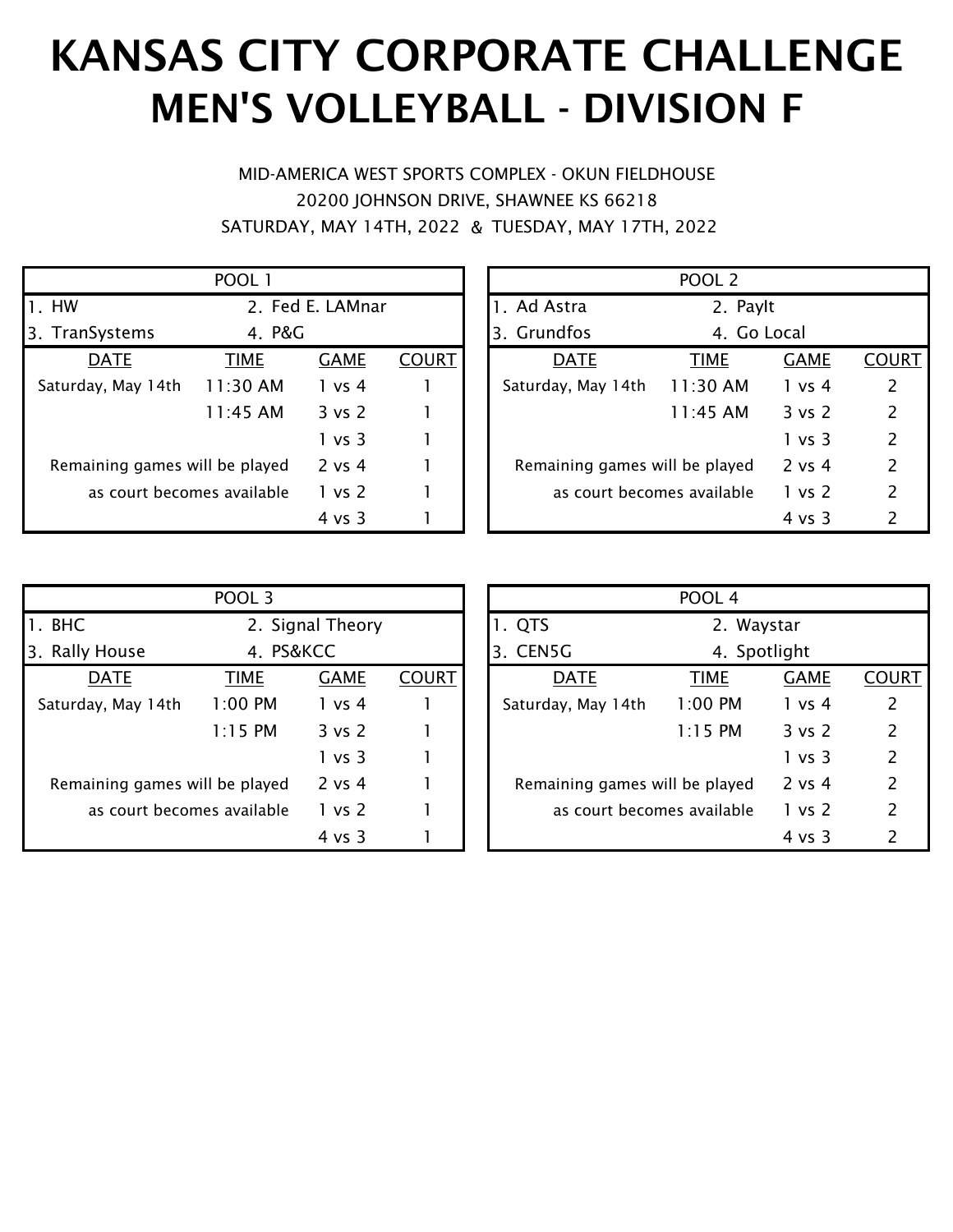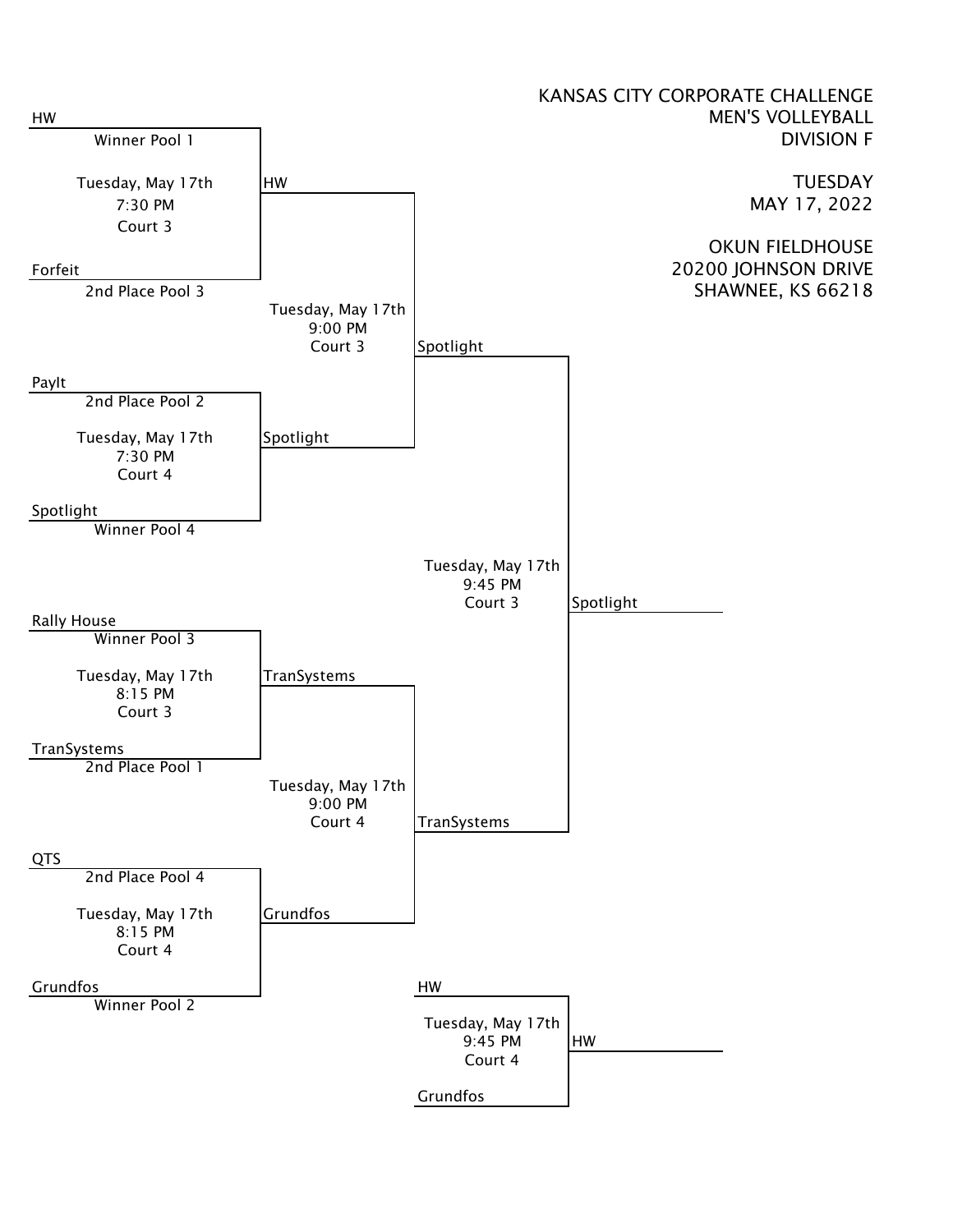# KANSAS CITY CORPORATE CHALLENGE MEN'S VOLLEYBALL - DIVISION G

& SATURDAY, MAY 14TH, 2022 MONDAY, MAY 16TH, 2022 MID-AMERICA WEST SPORTS COMPLEX - OKUN FIELDHOUSE 20200 JOHNSON DRIVE, SHAWNEE KS 66218

|                                | POOL 1      |                    |              |                                | POOL <sub>2</sub> |                   |                |
|--------------------------------|-------------|--------------------|--------------|--------------------------------|-------------------|-------------------|----------------|
| 1. Rubin Brown                 | 2. TriMont  |                    |              | 1. Intrepid                    | 2. Garver         |                   |                |
| 3. Newkirk Novak               | 4. D&L      |                    |              | 3. FMB                         | 4. Synexis        |                   |                |
|                                | 5. Onspring |                    |              | 5. IM&AA                       |                   |                   |                |
| <b>DATE</b>                    | <b>TIME</b> | <b>GAME</b>        | <b>COURT</b> | <b>DATE</b>                    | <b>TIME</b>       | <b>GAME</b>       | <b>COL</b>     |
| Saturday, May 14th             | $1:00$ PM   | 1 vs 2             | 3            | Saturday, May 14th             | $1:00$ PM         | 1 vs 2            | $\overline{4}$ |
|                                | $1:15$ PM   | 3 v s 4            | 3            |                                | $1:15$ PM         | 3 v s 4           | 4              |
|                                | 1:30 PM     | 5 v <sub>s</sub> 1 | 3            |                                | $1:30$ PM         | 5 vs 1            | 4              |
|                                |             | 2 vs 3             | 3            |                                |                   | 2 vs 3            | $\overline{4}$ |
| Remaining games will be played |             | 4 vs 5             | 3            | Remaining games will be played |                   | $4 \text{ vs } 5$ | $\overline{4}$ |
| as court becomes available     |             | 1 vs 3             | 3            | as court becomes available     |                   | 1 vs 3            | 4              |
|                                |             | 2 vs 5             | 3            |                                |                   | 2 vs 5            | 4              |
|                                |             | 4 vs 1             | 3            |                                |                   | 4 vs 1            | $\overline{4}$ |
|                                |             | 3 vs 5             | 3            |                                |                   | 3 vs 5            | 4              |
|                                |             | $2$ vs $4$         | 3            |                                |                   | $2$ vs $4$        | 4              |

|                             | POOL 1      |             |              | POOL <sub>2</sub>              |             |                    |              |  |
|-----------------------------|-------------|-------------|--------------|--------------------------------|-------------|--------------------|--------------|--|
| n Brown                     | 2. TriMont  |             | 1. Intrepid  | 2. Garver                      |             |                    |              |  |
| kirk Novak                  | 4. D&L      |             |              | 3. FMB                         | 4. Synexis  |                    |              |  |
| 5. Onspring                 |             |             | 5. IM&AA     |                                |             |                    |              |  |
| <u>DATE</u>                 | <b>TIME</b> | <b>GAME</b> | <b>COURT</b> | <b>DATE</b>                    | <b>TIME</b> | <b>GAME</b>        | <b>COURT</b> |  |
| ay, May 14th                | $1:00$ PM   | 1 vs 2      | 3            | Saturday, May 14th             | 1:00 PM     | 1 vs 2             | 4            |  |
|                             | $1:15$ PM   | 3 v s 4     | 3            |                                | $1:15$ PM   | 3 vs 4             | 4            |  |
|                             | 1:30 PM     | $5$ vs $1$  | 3            |                                | 1:30 PM     | 5 v <sub>s</sub> 1 | 4            |  |
|                             |             | 2 vs 3      | 3            |                                |             | 2 vs 3             | 4            |  |
| iining games will be played |             | 4 vs 5      | 3            | Remaining games will be played |             | 4 vs 5             | 4            |  |
| as court becomes available  |             | 1 vs 3      | 3            | as court becomes available     |             | 1 vs 3             | 4            |  |
|                             |             | 2 vs 5      | 3            |                                |             | 2 vs 5             | 4            |  |
|                             |             | 4 vs 1      | 3            |                                |             | 4 vs 1             | 4            |  |
|                             |             | 3 vs 5      | 3            |                                |             | 3 vs 5             | 4            |  |
|                             |             | $2$ vs $4$  | 3            |                                |             | 2 vs 4             | 4            |  |

| POOL <sub>3</sub>              |                     |                   |              |  |  |  |  |
|--------------------------------|---------------------|-------------------|--------------|--|--|--|--|
| 1. Optiv                       | 2. ChannelMix       |                   |              |  |  |  |  |
| Rosnet<br>З.                   | 4. NYLGBS           |                   |              |  |  |  |  |
|                                | 5. Renaissance      |                   |              |  |  |  |  |
| <b>DATE</b>                    | TIME                | GAME              | <b>COURT</b> |  |  |  |  |
| Saturday, May 14th             | $2:30$ PM           | 1 vs 2            | 2            |  |  |  |  |
|                                | $2:45$ PM           | $3$ vs 4          | 2            |  |  |  |  |
|                                | $3:00 \, \text{PM}$ | 5 vs 1            | 2            |  |  |  |  |
|                                |                     | $2$ vs $3$        | 2            |  |  |  |  |
| Remaining games will be played |                     | $4 \text{ vs } 5$ | 2            |  |  |  |  |
| as court becomes available     |                     | 1 vs 3            | 2            |  |  |  |  |
|                                |                     | 2 vs 5            | 2            |  |  |  |  |
|                                |                     | 4 vs 1            | 2            |  |  |  |  |
|                                |                     | 3 vs 5            | 2            |  |  |  |  |
|                                |                     | 2 vs 4            | 2            |  |  |  |  |